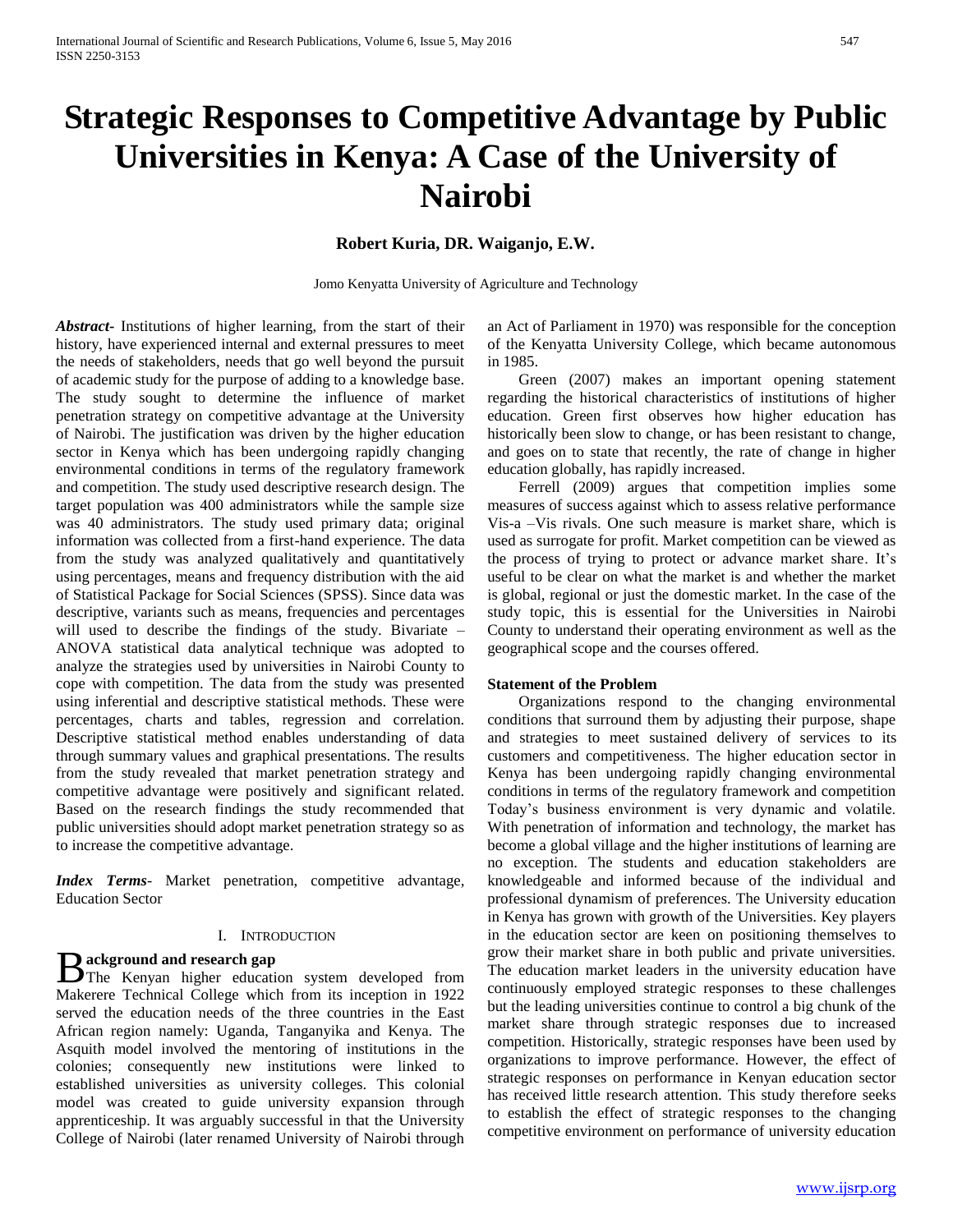in Kenya. Universities have gone a long way in devising strategies of attracting masses of students beyond their capacity at the expense of other universities. Due to this, universities have reacted to their competitors in various ways in order to defend their territories and remain relevant in the market.

 If strategy research is to continue to offer credible guidelines on the strategic behavior of firms it seems imperative to have a more fundamental under-standing of the factors influencing a firm's choice of diversification strategy and how this evolves in response to changing business conditions (Weirsema & Bowen, 2008). This study therefore purposed in finding out the strategic responses adopted by University of Nairobi to cope with increased competitive advantages by public universities in Kenya.

## **Objective of the Study**

 The objective of the study was to determine the influence of market penetration strategy on competitive advantage at the University of Nairobi.

## II. LITERATURE REVIEW

### **Theoretical framework**

#### **Ansoff Matrix Strategy Model (Source: Ansoff (1987)**

 The Ansoff strategy matrix is a widely used tool by organizations to respond competitive challenges. The Ansoff matrix provides the basis for an organization's objective setting process and sets the foundation of directional policy for its future (Ansoff, 1987). The Ansoff matrix is used as a model for setting objectives along with other models like Porter matrix, Boston Consulting Group (BCG), Directional Policy Matrix (DPM) and Gap analysis. The Ansoff matrix is also used in marketing audits (Lynch, 2003). The Ansoff matrix strategy entails four possible product/market combinations: Market penetration, product development, market development and diversification (Ansoff, 1987). According to Kippenberger (1998), the Ansoff Matrix presents the product and market choices available to an organization. Herein markets may be defined as customers, and products as items sold to customers (Lynch, 2003).

## **Empirical Review**

 Njihia (2013) conducted a study on challenges of Market Penetration of General Insurance Firms in Kenya. The main objective of the study was to establish the challenges of market penetration of general insurance companies in Kenya. The study was informed by the recent activities in the insurance market that has seen firms being forced to seek regional expansion without even saturating the Kenya market. The findings on the contribution of the three strategies to enhance market penetration in the Kenyan market revealed that most of the respondents were of the opinion that Low cost leadership, differentiation, as well as market focus strategies can enhance market penetration of general insurance companies. The study recommended that indeed the insurance industry is indeed a growing industry as far as acceptance is concerned. It was therefore important for organizations to consider adopting the three strategies in order to be able to enhance market penetration.

 Moghaddam and Foroughi, (2012) conducted a study on the influence of marketing strategy elements on market share of

firms. The study found out that the business performance and economic profit of the firm can be summarized in market share. Market share responds to elements of marketing strategy and one of the important items that affect market share is elements of the marketing mix. The result of the study concluded that product strategy, promotion strategy, pricing strategy and place strategy were important elements to increase the market share.

 *H1: There is a significant relationship between market penetration strategy on competitive advantage.*

#### III. RESEARCH METHODOLOGY

 Considering the purpose of the study the research design employed was a descriptive research design. The unit of analysis for the study was the University of Nairobi in Nairobi County, and the unit of observation was university administrators. A population of University of Nairobi administrators was studied; composed of five individuals from each department the Directors, Academic registrars, Human Resource managers, Marketing directors, Lecturers and Dean of Students. This was because the said officers deal directly with the university program. The target population was therefore was 400 University of Nairobi administrators. According to Mugenda and Mugenda (2003) and Kothari (2004), 10% of a large population was adequate for the study. The sample size therefore consisted of 40 University of Nairobi administrators which will include Directors, Academic registrars, Marketing directors, Lecturers and Dean of Students.

 Stratified random sampling was used in the study. The sample was taken from the five groups at the University of Nairobi, which included Senior Managers, Middle level Managers and employees. Stratified random sampling method was preferred in the study because it led to selection of a representative sample. The data from the study was analyzed qualitatively and quantitatively using percentages, means and frequency distribution with the aid of Statistical Package for Social Sciences (SPSS). Since data was descriptive, variants such as means, frequencies and percentages was used to describe the findings of the study. Bivariate – ANOVA statistical data analytical technique was adopted to analyze the strategies used by universities in Nairobi County to cope with competition.

The data from the study was presented using inferential and descriptive statistical methods. These are percentages, charts and tables, regression and correlation. Descriptive statistical method enables understanding of data through summary values and graphical presentations (Mugenda & Mugenda, 2008).

## IV. FINDINGS AND DISCUSSIONS

 The study sought to determine the influence of market penetration strategy on competitive advantage at the University of Nairobi.

## *H1: There is a significant relationship between market penetration strategy on competitive advantage.*

 Results revealed that marketing help to increase enrolment while fee reduction influence student enrolment. In addition improved programs are attractive to prospective students. However improved service delivery attracts prospective students.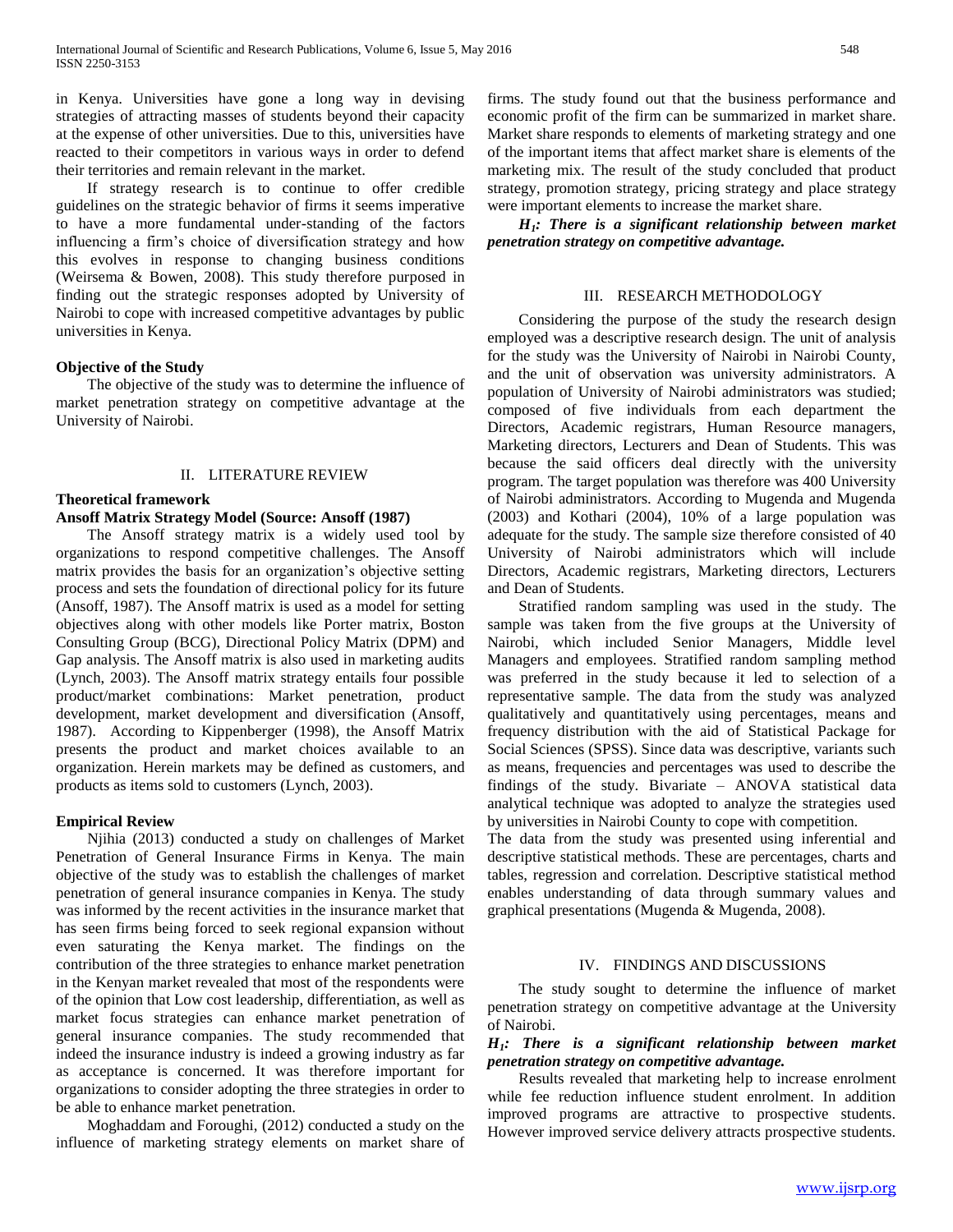Data was obtained using a Likert type scale of  $1-5$  where  $1=$ Strongly Disagree 2=Disagree 3=Neutral 4= Agree 5= Strongly Agree

# **Correlation results for market penetration strategy on competitive advantage at the University of Nairobi**

 Pearson's Product Moment Correlation statistic was used to test the influence of market penetration strategy on competitive advantage at the University of Nairobi. The results revealed that market penetration strategy and increased competitive advantage were positively and significant related (r=0.473, p=0.004).

#### **Table 1: Correlation Matrix**

|                                                 |                                              | COMPETITIVE ADVANTAGE MARKET PENETRATION |       |
|-------------------------------------------------|----------------------------------------------|------------------------------------------|-------|
| COMPETITIVE ADVANTAGE Pearson Correlation 1.000 |                                              |                                          |       |
|                                                 | $Sig. (2-tailed)$                            |                                          |       |
| <b>MARKET PENETRATION</b>                       | <b>Pearson Correlation</b> 473 <sup>**</sup> |                                          | 1.000 |
|                                                 | $Sig. (2-tailed)$                            | 0.004                                    |       |

## **Regression results for the market penetration strategy on competitive advantage at the University of Nairobi**

 Regression analysis indicated that the R value was 0.752 which implied that there was a significant and positive influence of market penetration strategy on competitive advantage at the University of Nairobi. This was supported by coefficient of determination also known as the R square of 56.6%. The results further meant that the model applied to link the relationship of the variables was satisfactory.

#### **Table 2: Model Fitness**

| <b>Indicator</b>           | <b>Coefficient</b> |
|----------------------------|--------------------|
| $\mathbf R$                | 0.752              |
| R Square                   | 0.566              |
| <b>Adjusted R Square</b>   | 0.508              |
| Std. Error of the Estimate | 0.26695            |

 Table 3 provides the results on the analysis of the variance (ANOVA). The results indicate that the overall model was statistically significant. Further, the results implied that the independent variables were good predictors of performance. This was supported by an F statistic of 9.786 and the reported p value (0.000) shows that the variables were highly significant.

|  |  |  |  |  |  | <b>Table 3: Analysis of Variance</b> |  |
|--|--|--|--|--|--|--------------------------------------|--|
|--|--|--|--|--|--|--------------------------------------|--|

|            | <b>Sum of Squares</b> | Df | <b>Mean Square</b> |       | Sig.  |
|------------|-----------------------|----|--------------------|-------|-------|
| Regression | 2.79                  |    | 0.697              | 9.786 | 0.000 |
| Residual   | 2.138                 | 30 | 0.071              |       |       |
| Total      | 4.927                 | 34 |                    |       |       |

 Regression of coefficients results in table 4 shows that market penetration strategy and increased competitive advantage are positively and significant related ( $r=0.356$ ,  $p= 0.006$ ). Market penetration had a  $\beta$  value of 0.356 at p=0.006 hence statistically significant in assessing competitive advantage at the University of Nairobi.

#### **Table 4: Regression of Coefficients**

|            | ш     | <b>Std. Error</b> | m<br>-        | Sig.  |
|------------|-------|-------------------|---------------|-------|
| (Constant) | J.216 | 0.64              | ገ 227<br>v.JJ | 0.738 |